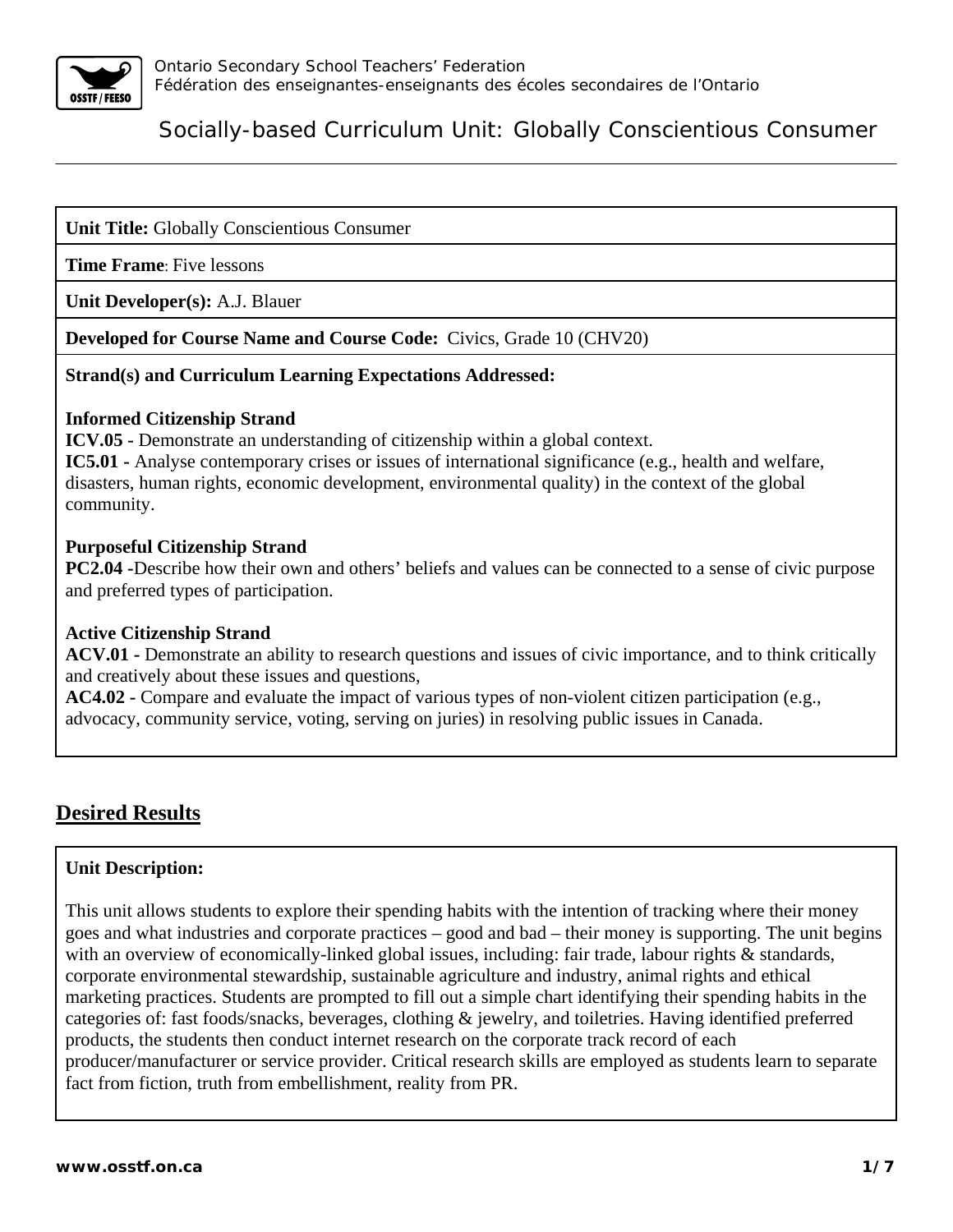

#### **Enduring Understandings / Learning:**

Students will walk away from this unit with inquiry and investigative skills that will allow them to judge whether their consumerism contributes to positive or negative economic practices in a global context. More often than not, students will learn how their daily spending habits betray their sense of fairness, justice and environmental sustainability. To that end, students will learn how with a little effort – and sometimes a little more money – they can become globally-conscientious consumers, and use their money as means of leveraging positive change in the world.

## **Assessment Tasks**

#### **Performance Tasks and Other Evidence That Will Demonstrate the Knowledge and Skills Acquired**:

GROUP DISCUSSIONS: Students will discuss major concerns in the global marketplace including: exploitative trade arrangements, sweat shop labour/indentured slaved labour, animal testing, union busting, environmental destruction and unethical marketing strategies. Students should demonstrate clear understanding of these concepts and draw connections to current events.

CONSCIENTIOUS CONSUMER PROJECT: Students will track their spending habits in areas of fast food/junk food, beverages, fashion and cosmetics/toiletries and investigate the corporate practices of the companies behind the brands/products they buy. This project prompts students to conduct online research to seek out links between their favourite products and brands and global issues including fair trade, human rights, labour rights, animal rights, environmental stewardship and ethical marketing practices. Students may uncover positive and/or negative corporate practices, upon which students are prompted to email a corporate CEO with their praise/concerns as well as submit a written reflection of their *enlightened* spending practices.

#### **Assessment Criteria:**

Evaluation criteria is included with the Conscientious Consumer Project handout. In summary, students will be evaluated on the depth and scope of their research endeavors and on the breadth of their reflection insofar as they have demonstrated a sense of how they may become more conscientious consumers.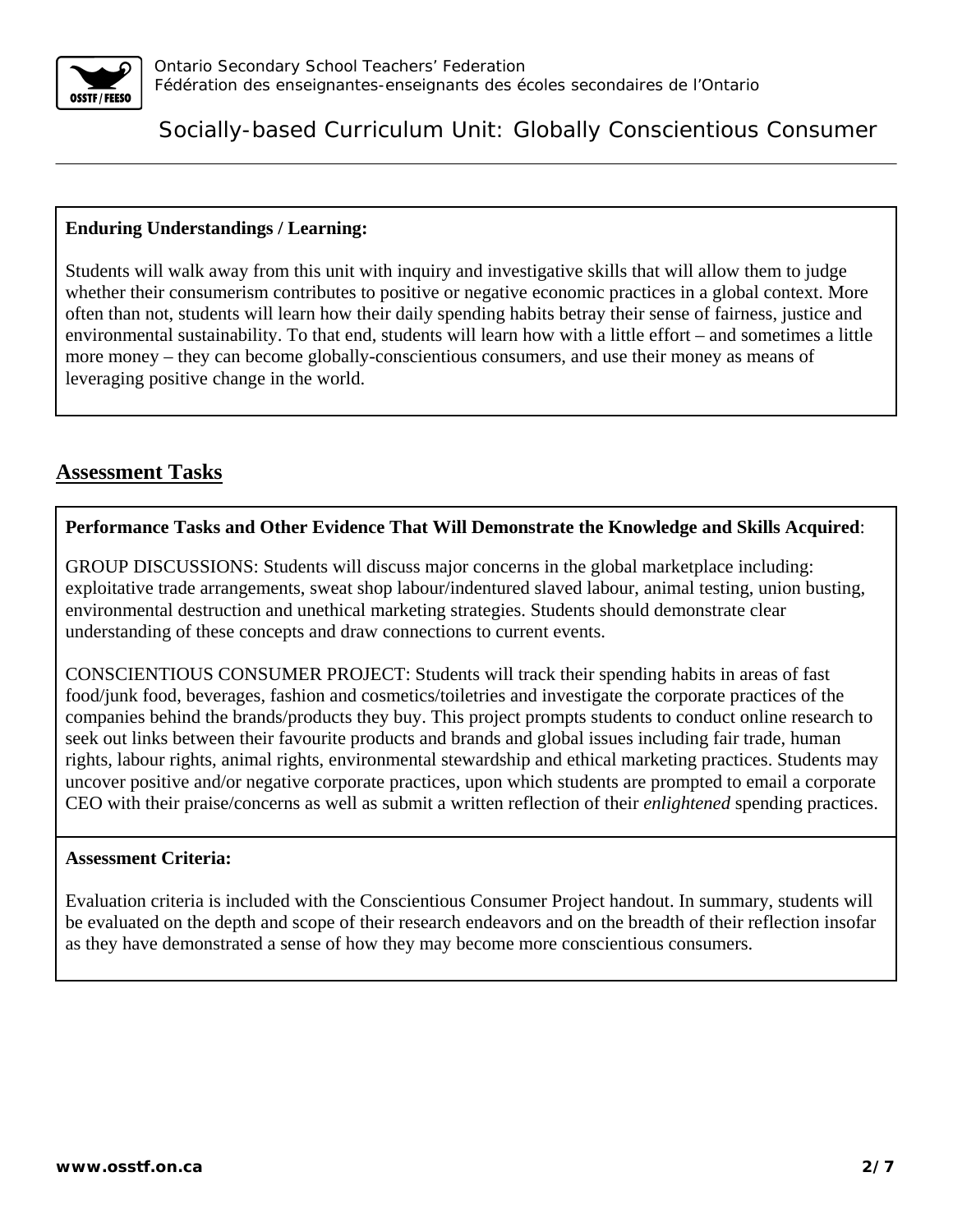

# **Unit Planning Notes**

#### **Prior Learning Necessary:**

#### **Charter of Rights and Freedoms**

- Guarantee of Rights and Freedoms (Sect. 1)
- Fundamental Freedoms (Sect. 2)
- Democratic Rights (Sects. 3-5)
- Legal Rights (Sects. 7-14)
- Equality Rights (Sect. 15)
- Application of Charter (Sect.32-33 Including "Notwithstanding Clause")

#### **UN Declaration of Human Rights** (All 30 articles)

#### **United Nations composition, mandate, roles & projects**

#### **United Nations power structure (security council)**

**Key concepts:** Students should have functional understanding of these concepts…

- Civil rights
- Multinational corporations
- "Living wage"
- Unions
- **Management**
- Collective bargaining
- Organic/sustainable agriculture
- Humane working conditions
- **Exploited/indentured workers**
- Free market economy and government regulation

#### **Preparation Materials:**

VIDEOS:

- *Black Coffee Part 3* (Documentary aired on TV Ontario. Purchase a copy at blackcoffeemovie.com)
- Walmart The High Cost of Low Price (purchase at www.walmartmovie.com, or view in Google Videos)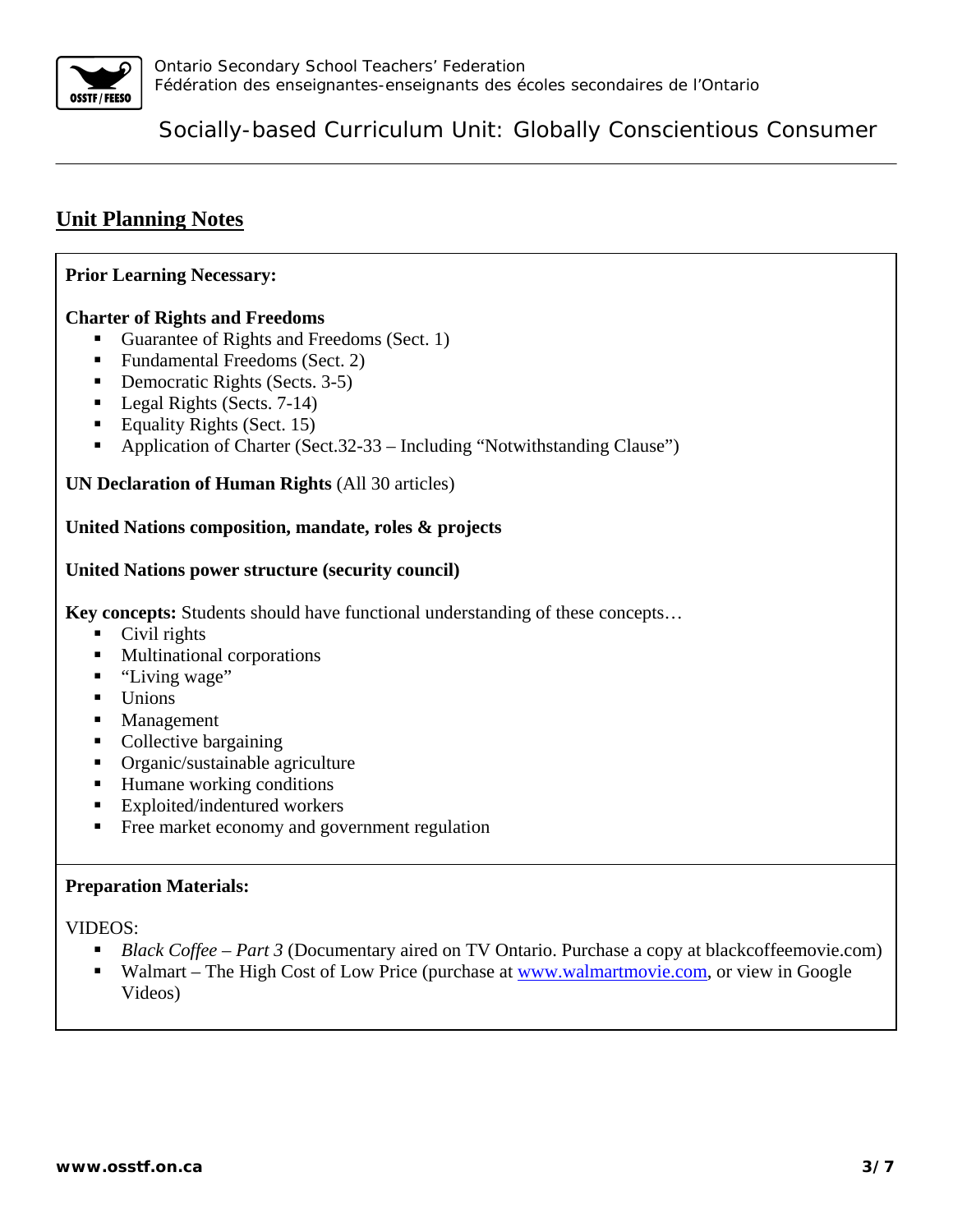

TASTE TESTING (Keep receipts for price comparison):

- Equal quantity and quality (cocoa %) of Fair Trade chocolate (eg: Cocoa Camino 70%)  $\&$  non-fair trade chocolate (eg: Nestle Special Dark 50%)
- Equal quantity and quality (roast) of Fair Trade coffee and conventional coffee (eg: Maxwell House)

## CLOTHES, ACCESSORIES & TOILETRIES (Optional)

- Canadian/American/European-made organic-cotton garments versus comparable garments made overseas
- Running shoes: Nike, Reebok, Brooks, Adidas, New Balance
- "Cruelty-Free" shampoos (try health food store) versus conventional brands

GROCERY ITEMS (Packaging or labels will suffice – keep receipts for price comparison) (Optional)

- Wild pacific salmon, frozen (Eg: Highliner, President's Choice) and fish farm salmon, frozen
- Free-run chicken eggs and conventional (caged chickens) eggs
- Organic produce and conventional produce (eg: Bananas)
- Hormone  $\&$  antibiotic-free milk and conventional milk

# **Learning Plan**

## **LESSON 1: Conscientious Consumer**

**Key concepts:** Fair trade, sustainable agriculture, labour rights, ethical marketing

#### **Background information:**

- **Fair Trade (**http://us.oneworld.net/article/view/160684/1/)
- **Chocolate & Slavery (**http://www.american.edu/TED/chocolate-slave.htm and http://www.su.ualberta.ca/mainpage\_content/news/20061106\_CarolOff)

**Taste Test Activity:** Sample chocolate and coffee products. Explain & discuss production of each relating to the following issues…

- **Fair trade:** What are the price differences between fair trade and non-fair trade products? How much do growers earn for each finished product (eg: bar of chocolate/cup of coffee) sold? Is this a living wage?
- **Sustainable agriculture:** How are commodities grown? Are growing practices natural, safe & sustainable?
- **Labour rights:** Under what conditions do growers work? Is slavery, indentured servitude or child labour involved?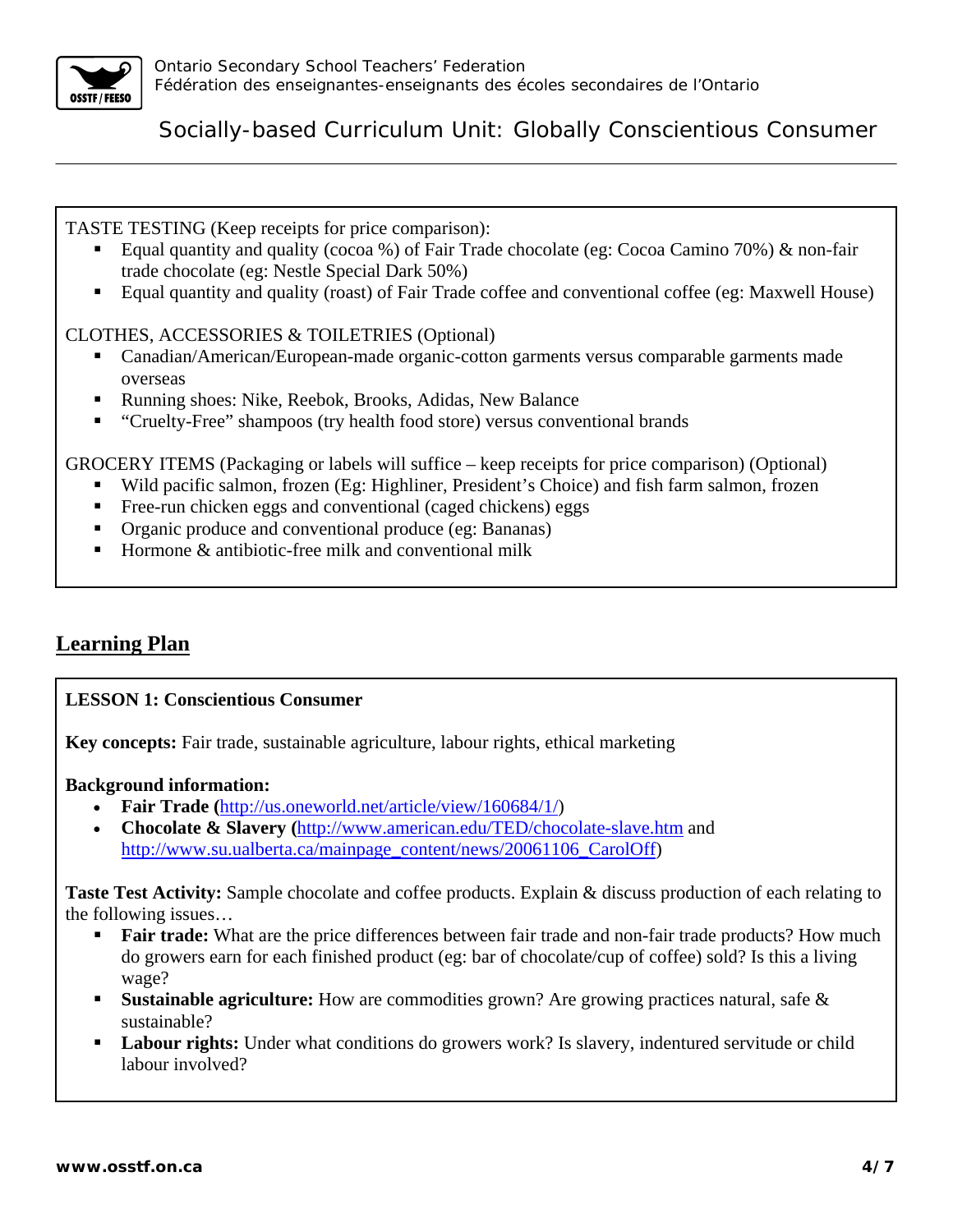

- **Marketing practices:** How are products marketed? Are there any questionable nutritional, health or lifestyle claims?
- **X-Factors:** What are the community and global benefits of fair-trade markets versus non-fair trade markets?

Students should take notes in the form of T-charts weighing costs and benefits of each option. Teacher may refer to background documents to assist in class discussion.

## **LESSON 2: Global Marketplace Paradigm (Coffee case study)**

### **Black Coffee Video (Episode 3 – 60 minutes)**

#### **Discussion Questions**

- What is the connection between what we buy and the world we live in?
- What standards of living should be deemed universal human rights?
- Is "fair trade" truly fair? Suggest some measures that would make it more fair.
- How can consumers of coffee and other imported products push for fair trade?
- Compared to quality, cost, convenience and image, how highly does "fair trade" rank when it comes to purchasing a luxury product like coffee?
- To what extent are we as individuals and a school responsible for exploitation overseas?
- Should Canadian governments pass laws restricting non-fair trade coffee?
- What is the best way to put pressure on mainstream coffee companies to change their practices?
- How can customers express their concern at the coffee counter?

#### **LESSON 3: Food & Beverage**

**Key Concepts:** Corporate ownership, animal rights, sustainable agriculture, transportation, ethical marketing

#### **Background information for students:**

- A. Organic farming http://www.statcan.ca/english/freepub/96-325-XIE/2007000/article/10529-en.htm
- B. Link between tobacco and food http://www.mediaawareness.ca/english/resources/educational/handouts/tobacco\_advertising/activists\_say\_no.cfm
- C. Fish farms http://www.winnipegfreepress.com/life/story/4171803p-4759871c.html
- D. Fast food http://www.nytimes.com/2007/03/28/business/28burger.html
- E. 100-Mile Diet http://100milediet.org/category/about/#1
- F. Bottled Water http://www.cbc.ca/canada/newfoundland-labrador/story/2007/02/01/suzuki-water.html and http://www.canada.com/ottawacitizen/news/story.html?id=55b08e2a-b1d1-488b-9f95-a4831fbeeae4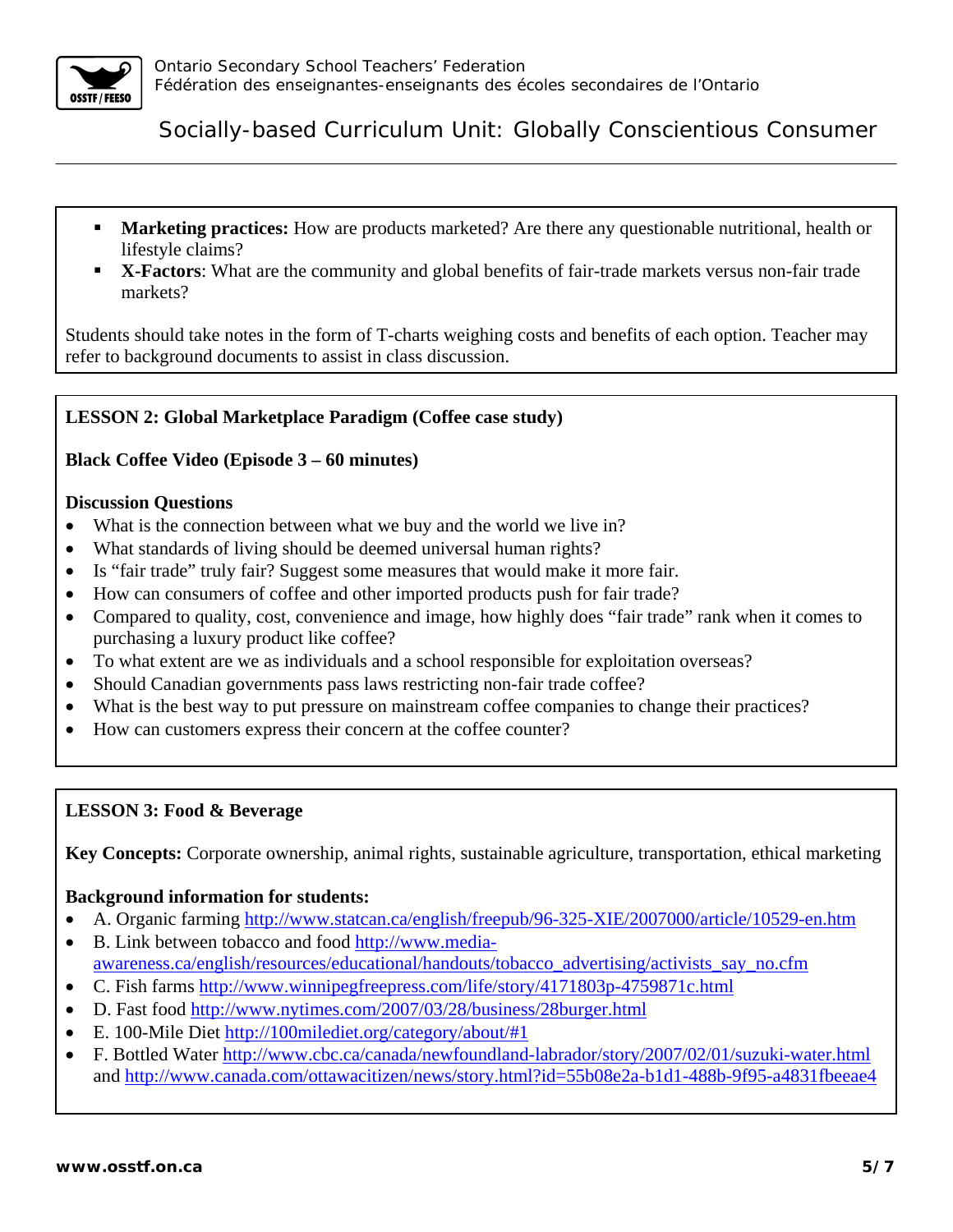

JIGSAW PRESENTATIONS: Organize the class into small groups. Give each group one of the following media products. Each group will review one media product and present the information to the rest of the class. Please leave time for a brief discussion between each group.

- $\triangleright$  Organic and conventional produce (Item "A" above.)
- $\triangleright$  Kraft/Marlboro connection (Item "B" above)
- $\triangleright$  Difference between wild and farm fish (Item "C" above)
- $\triangleright$  Fast Food restaurants and animal cruelty practices (Item "D" above)
- $\triangleright$  Local vs. international products (Item "E" above)
- $\triangleright$  Water bottling: (Item "F")
- ¾ Sugar exploitation (Documentary"Big Sugar" http://video.google.com/videoplay?docid=8046348031279865399)

#### **LESSON 4: Clothing & Accessories (Computers required)**

**Key concepts:** Labour rights, environmental stewardship, ethical marketing

**Clothing inventory:** Students make a list of all brands of clothing, shoes, jewelry and cosmetics/toiletries on their person. In groups, students will conduct internet research to determine which brands are the worst when it comes to labour rights, environmental stewardship and ethical marketing.

**Mock fashion show:** Each group will present various garments in a satirical fashion show, identifying each garment, shoe and toiletry product by results of their research.

**VIDEO:** Walmart: High Cost of Low Price (if short on time, view Chapter 12 on Chinese sweatshops)

#### **LESSON 5: Consumer Advocacy**

**Key Concepts:** Corporate structure identification, consumer research skills, letter campaigns, petitions

**Internet Research Guide handout (Appendix A):** Review guide on how to research companies/products and how to judge sources

**Persuasive letters (Appendix B):** Practice writing a letter to a politician or CEO

**ASSIGNMENT**: Ethical Consumer Assignment (Appendix C)